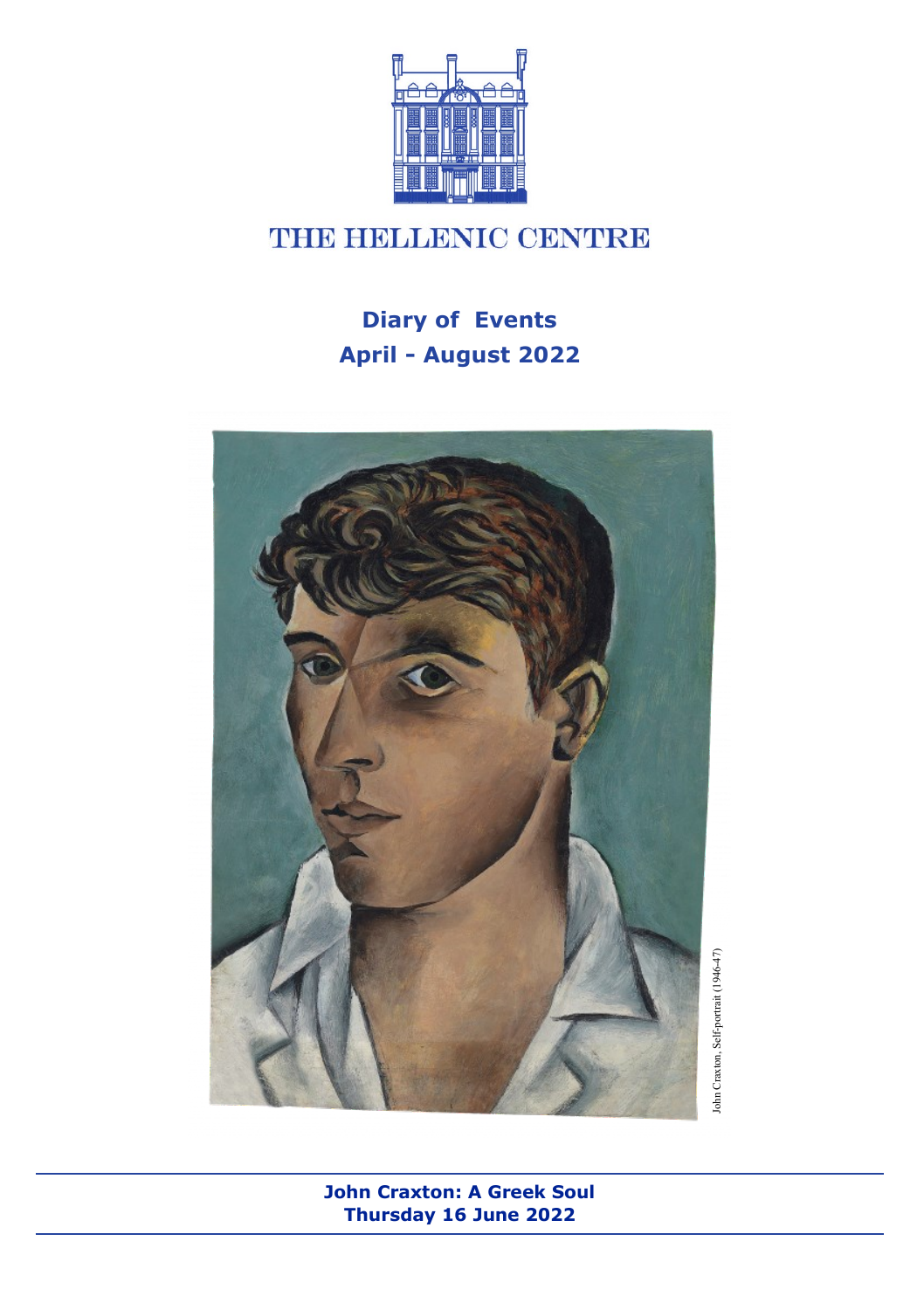### **THE HELLENIC CENTRE**



**Director**  Agatha Kalisperas

#### **Language Courses & Cultural Events Manager**

Evangelia Roussou

**Membership & Fund Development Officer**  Maria Kalli

**Event Sales & Business Development Manager** Kay Stavrinou

**Operations & Events Manager**  Natassa Karli

**Marketing & Social Media Officer** Grace Harrison Ronge

#### **Office Opening Hours**

Monday-Friday 9.30am-5.30pm

16-18 Paddington Street Marylebone, London W1U 5AS

> T: 020 7487 5060 E: info@helleniccentre.org www.helleniccentre.org

#### **Follow us on**

ь

@TheHellenicCentreLondon

[@hellenicentre](https://twitter.com/hellenicentre)

[helleniccentre\\_w1](https://www.instagram.com/helleniccentre_w1/)

#### **MEMBERSHIP**

The Hellenic Centre relies on its membership to ensure its future. Become a Member, Support Culture, Support the Hellenic Centre. For events **organised** by the Hellenic Centre, priority is given to our members. Information on 020 7563 9833 or at [membership@helleniccentre.org.](mailto:maria@helleniccentre.org)

#### **GREEK LANGUAGE ONLINE COURSES**

Spring/Summer Term: **25 April** to **15 July 2022** Day and evening courses for groups and individuals taught by experienced, qualified tutors. Reasonable fees and a rich cultural programme to complement learning. Information on 020 7563 9831 or at [greekcourses@helleniccentre.org.](mailto:greekcourses@helleniccentre.org)

#### **VENUE HIRE**

Our stunning venue is available for both corporate and private hire all year round. From concerts to conferences, weddings and fashion shows our professional experienced events team is available to help you plan your perfect event. Information on 020 7563 9834 or at [bookings@helleniccentre.org.](mailto:bookings@helleniccentre.org)

#### **FRIENDS ROOM EXHIBITIONS**

Εxhibitions by Greek and Greek Cypriot artists or foreign artists whose work is inspired by a Hellenic theme. Information on 020 7487 5060 or at [info@helleniccentre.org.](mailto:christina@helleniccentre.org)

#### **CATERING FACILITIES**

Catering arrangements for cultural & corporate events. Information on 020 7487 5060 or at [bookings@helleniccentre.org.](mailto:christina@helleniccentre.org)

**MARKETING & SOCIAL MEDIA** on 020 7563 9832 or at marketing@helleniccentre.org.

**GENERAL ENQUIRIES** on 020 7487 5060 or at info@helleniccentre.org.

#### **DONATIONS TO THE HELLENIC CENTRE**

**Please make a donation -** Every single pound makes a tangible difference. Your support will sustain us into the future and enable us to continue providing high quality cultural, educational and fun events for a diverse audience.

Online donations at **[www.don8.to/HELC001](http://www.don8.to/HELC001)**. For a £5 donation text **HELC001** to **70970** 

**Access** to the Hellenic Centre is via steps; a stair climber is available but must be booked in advance; a lift provides access to all floors, except the third floor

#### **Detailed listings on all Hellenic Centre events at www.helleniccentre.org**.

**Hellenic Community Trust a Company limited by guarantee, Charity Reg. No. 101036 Registered Office: 9.17, Capital Tower, 91 Waterloo Road, London SE1 8RT- Reg. in England No. 2643543**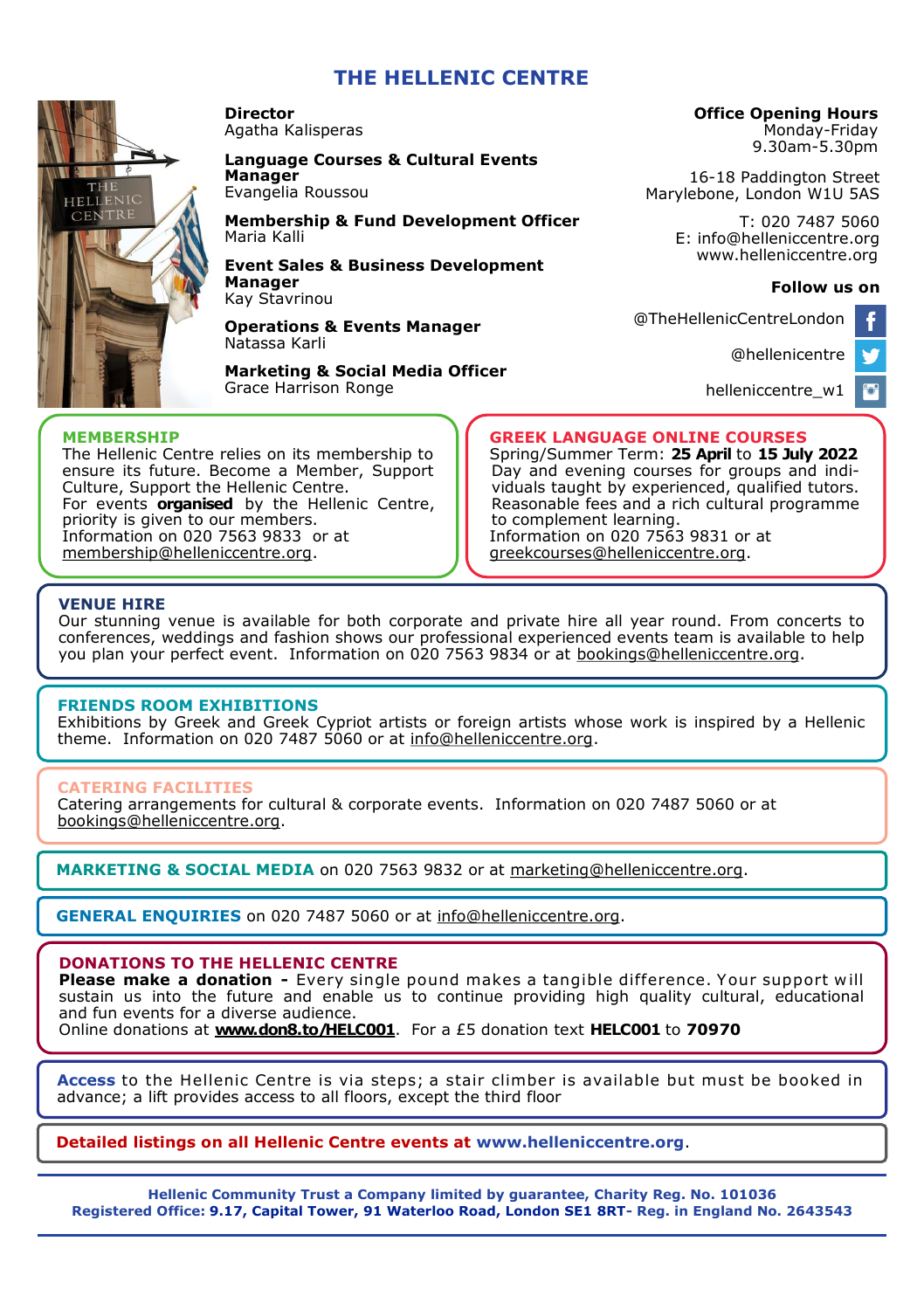## **APRIL**

#### Saturday 2 April, 7pm - The Hellenic Centre

**Σινεμά, Αγάπη μου - Cinema, my Love** 'Connie and Ronnie' (Riana Athanasiou, soprano and Constantine Andronikou, tenor/pianist) and special guest pianist Olivios Karaolides perform songs by Hatzidakis, Theodorakis, Plessas and others. Tickets £12, HC Members and concessions £10 via Eventbrite or on 020 7487 5060. **Organised by the Hellenic Centre.** 

#### Tuesday 5 April, 7pm - The Hellenic Centre

**Lela's Story** Jacqueline Luck, an advocate of Holocaust education, tells her grandmother's story - a Greek Jew born in Salonica and an Auschwitz Birkenau survivor. Free entry. Bookings: press@helleniccentre.org or 020 7563 9835. **Organised by the Hellenic Centre.**

Wednesday 27 April, 7pm - The Hellenic Centre

**Ορεινού Κήπου Σπορεύς - Sower of the Highland Garden** A memorial event in Greek paying tribute to the literary and critical work of Dimitris Th. Gotsis (1945-2021). Free entry. Bookings: press@helleniccentre.org or 020 7563 9835. Organised by Cyprus High Commission-Cultural Section. **Supported by the Hellenic Centre.**

Thursday 28 April, 7pm - The Hellenic Centre

**Greek Eyes on Europe** A discussion on John Muir's *Greek Eyes on Europe: The Travels of Nikandros Noukios of Corfu* with Professor Emeritus Peter Jones and Prof Gonda Van Steen. Free entry. Bookings: press@helleniccentre.org or 020 7563 9835. **Organised by the Hellenic Centre and the Centre for Hellenic Studies, King's College, London.** 

## **MAY**



Tuesday 3 May to Sunday 22 May - The Hellenic Centre **It's Time!** An exhibition of paintings by Sokratis Evgenidis, inspired by classical sculptors. Meet the artist: Thursday 12 May, 6.30-8.30pm. For opening hours please call 020 7487 5060. **Supported by the Hellenic Centre.**

#### Wednesday 4 May, 7pm - The Hellenic Centre

**The 2022 Leventis Lectures** organised by Exeter University. Free entry. Bookings: press@helleniccentre.org or 020 7563 9835. **Supported by the Hellenic Centre.**

#### Friday 6 May, 7pm - The Hellenic Centre

**Empowering Women's Voices in Opera** An evening of sentimental, dramatic and fun operatic arias all exemplary of the women in the opera at their finest with Matina Tsaroucha and Sophia Sakellaridis Mangoura. Free entry. Bookings: press@helleniccentre.org or 020 7563 9835. **Organised by the Hellenic Centre.** 

#### Saturday 7 May, 5.30pm - The Hellenic Centre

**Τι Θυμάσαι απ' τον Θάνατό σου; - What do your Recall from your Death?** Pythagoras Eleftheriadis discusses, in Greek, his novel and its unique hero. Free entry. Bookings: press@helleniccentre.org or 020 7563 9835. **Organised by the Hellenic Centre.** 

Saturday 7 May, 7.30pm - The Hellenic Centre **Music in Greek Cinema** A recital organised by London Greek Music Group. Further information: www.londongreekmusic.net.



Wednesday 25 May to Thursday 30 June - The Hellenic Centre **Cyanotypes of Major and Minor Hellenic Archaeological Sites** An exhibition of photographs, by Benedict Luxmoore. Meet the artist: Thursday 26 May, 6.30-8.30pm. For opening hours please call 020 7487 5060. **Supported by the Hellenic Centre.**

#### Friday 27 May, 7.30pm - The Hellenic Centre

**Refugee Crises in Greece, 1922-2022: Ancient Histories in Modern Contexts** An illustrated talk by Dr David Wills. Free entry. Further information and bookings: liana.giannakopoulou@pobox.com. Organised by the Society for Modern Greek Studies.

## **GREEK LANGUAGE COURSES**